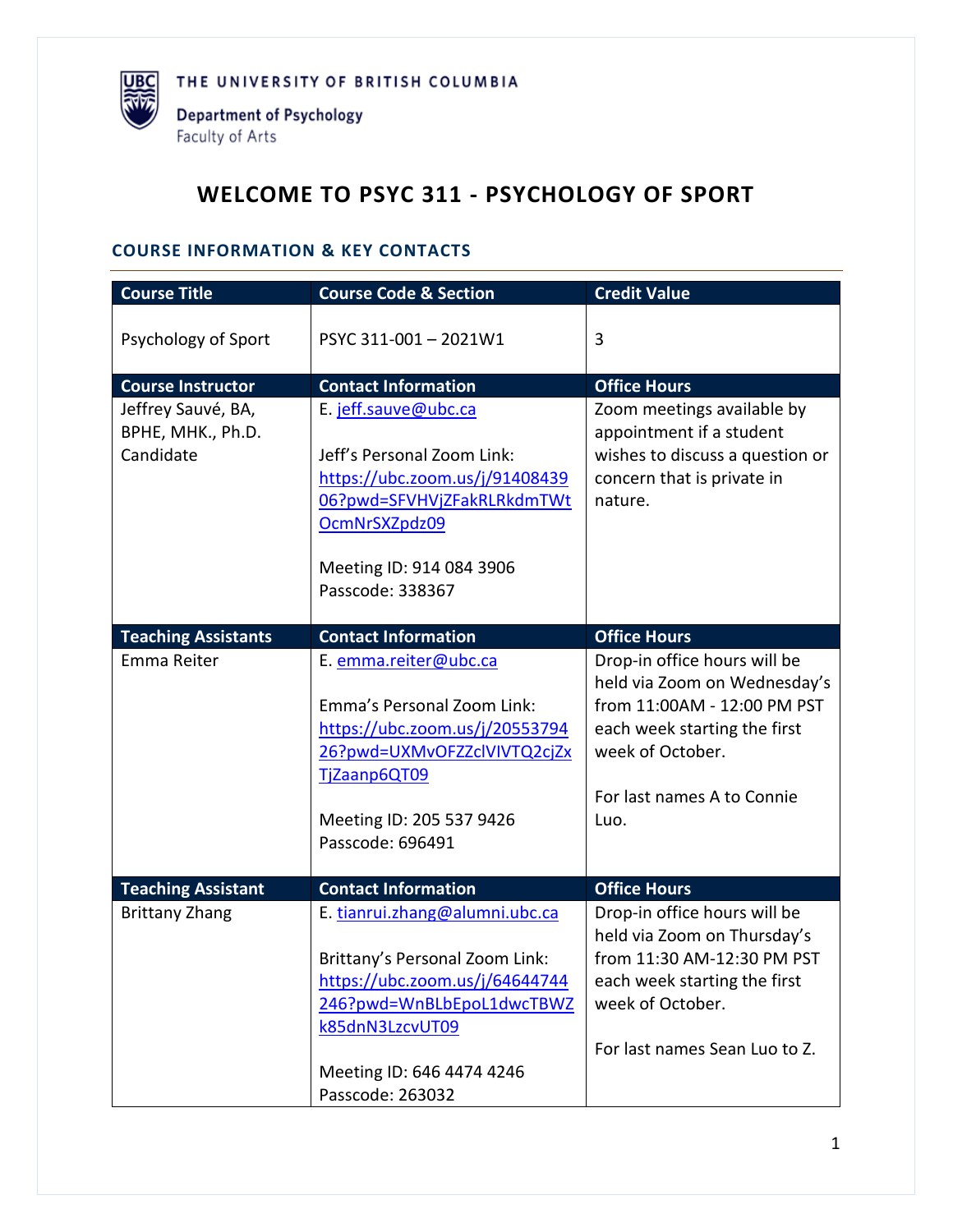

**Department of Psychology** Faculty of Arts

## **COURSE DESCRIPTION**

This course introduces students to fundamental concepts and theories within sport psychology. The goal of this course is to provide students with a broad overview of major topics of interest, with a special focus on applied practice within sport and exercise settings.

## **AIMS & OUTCOMES**

The overarching aim of this course is for students to develop an understanding of key areas within sport psychology. Sport psychology researchers and practitioners are interested in human cognition, emotion, and behaviour within physical activity and performance contexts. Knowledge of sport and exercise psychology theory, constructs, and relevant applications will assist students in understanding underlying psychological processes as related to sport performance and participation. Such frameworks are relevant to many health-related professional practices that seek to maximize performance and change behaviour (e.g., psychologists, performance consultants, kinesiologists, physiotherapists, physical education instructors, coaches, physicians, dieticians). Students interested in pursuing a career in sport and exercise psychology can expand their understanding of the discipline by taking courses in psychology, counselling psychology, kinesiology, and by pursuing graduate education.

## **LEARNING OBJECTIVES**

By the end of this course, students will be able to:

- Describe and apply sport psychology theories and constructs and discuss their relevance to physical activity and performance contexts
- Describe and apply the reciprocal relationships between social, environmental, and psychological factors on sport performance and participation.
- Critically assess sport psychology theory, constructs, and knowledge application.

#### **PREREQUISITES**

Either (a) PSYC 100 or (b) two of PSYC 101, PSYC 102, PSYC 205, PSYC 207, PSYC 208, PSYC 216, and PSYC 217, PSYC 277. Strongly recommended: PSYC 216 or one of PSYC 217 or 277. Please note that credit will be granted for only one of PSYC 311 and KIN 150 and 231.

#### **WITHDRAWAL DATES**

Last day to withdraw from this course without W standing is September 20, 2021. The last day to withdraw with a W standing (course cannot be dropped after this date) is October 29, 2021.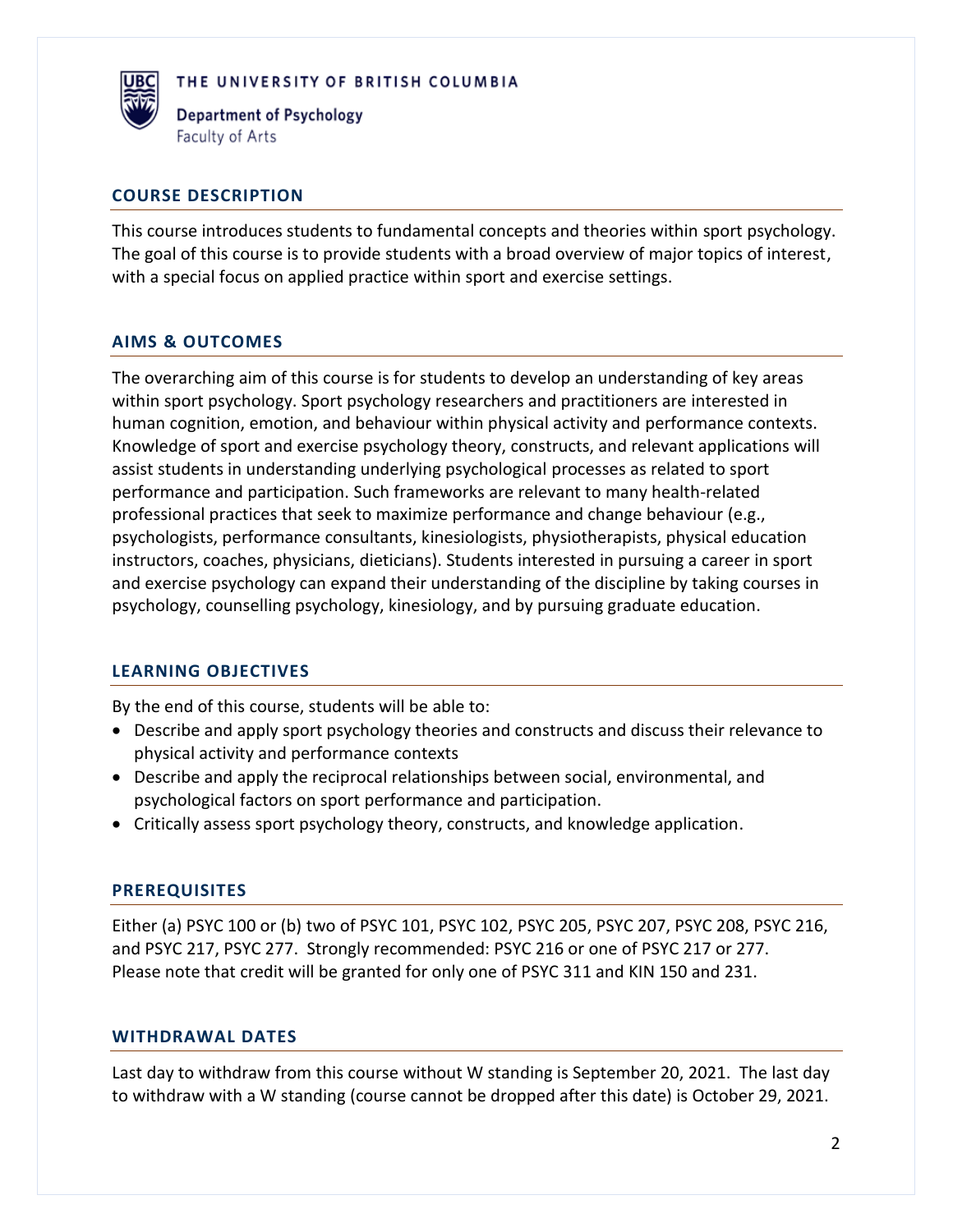

Department of Psychology Faculty of Arts

## **COURSE MATERIALS**

PSYC 311 has a required textbook and course website as follows:

1. **Course Text**: Crocker, P. R. E. (2021). *Sport and exercise psychology: A Canadian perspective* (4<sup>th</sup> edition). Toronto, ON: Pearson Education.

This text is now available as an e-textbook and can be accessed here:

<https://console.pearson.com/enrollment/bdcuxr>

The e-textbook is available for purchase from online sources other than Pearson (possibly for a lower cost; e.g., VitalSource). The instructor supports you selecting the source that you deem appropriate, as long as the content is the same as the one published by Pearson. The instructor has not vetted sources other than Pearson so please do your due diligence. You may use the 3rd edition at your own risk. The Instructor does not know how substantive the changes are between the 3rd to 4th editions so you may wish to investigate this further.

2. **Course Website**. Course content including lecture notes, Zoom links, marking rubrics, quizzes, information about the course, and important reminders can be accessed through the Canvas course website at: [http://canvas.ubc.ca.](http://canvas.ubc.ca/)

## **CLASS FORMAT**

PSYC 311 (921) is a 3-credit course provided over one semester (September-December 2021) with content delivered in two formats:

- 1. **Asynchronous:** the online independent self-paced activities for this course will include textbook readings, written assignments, and quizzes.
- **2. Synchronous:** the synchronous component of this course will include both online and inperson classes, all of which will be held during scheduled class time (Monday, Wednesday, Friday from 10:00AM to 10:50AM). For all online classes, the Zoom access link is provided on the course Canvas page. All in-person classes will be held in the West Mall Swing Space - Room 222 (W.M.S.S - Rm 222). Students are strongly encouraged to attend all classes and for the following primary reasons: (1) Course content will be presented (e.g., live lectures), assignments will be discussed (quizzes, written assignments), and interactive activities will occur; (2) Classes will not be recorded due to student privacy concerns. Recording these meetings are strictly prohibited.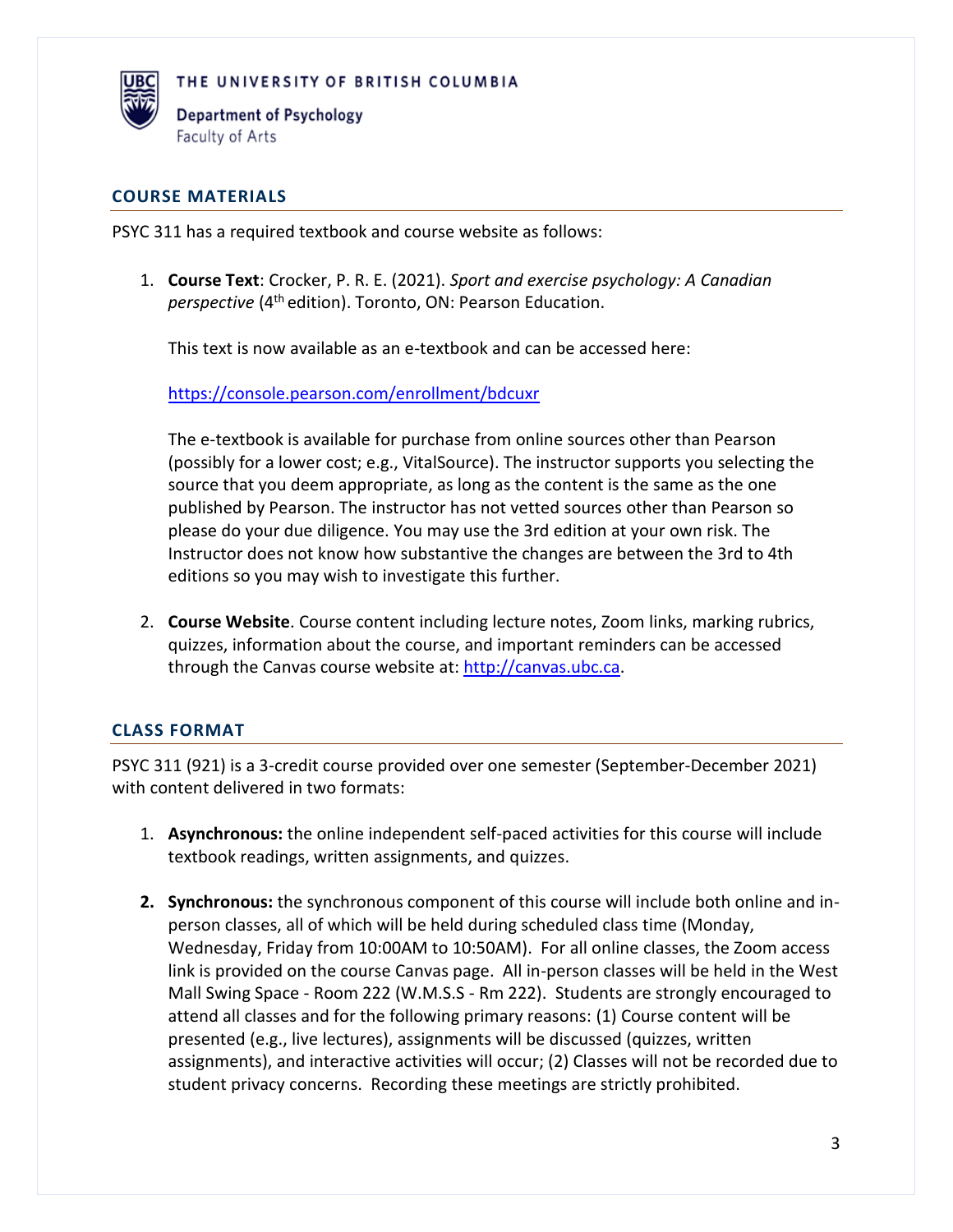

**Department of Psychology** Faculty of Arts

#### **COVID-19 SAFETY**

You are required to wear a non-medical mask during our class meetings, for your own protection and the safety and comfort of everyone else in the class. For our in-person meetings in this class, it is important that all of us feel as comfortable as possible engaging in class activities while sharing an indoor space. Non-medical masks that cover our noses and mouths are a primary tool for combating the spread of COVID-19. Further, according to the provincial mandate, masks are required in all indoor public spaces including lobbies, hallways, stairwells, elevators, classrooms and labs. There may be students who have medical accommodations for not wearing a mask. Please maintain a respectful environment.

Students who wish to request an exemption to the indoor mask mandate must do so based on one of the grounds for exemption detailed in [the PHO Order on Face Coverings \(COVID-](https://www2.gov.bc.ca/assets/gov/health/about-bc-s-health-care-system/office-of-the-provincial-health-officer/covid-19/covid-19-pho-order-face-coverings.pdf)[19\).](https://www2.gov.bc.ca/assets/gov/health/about-bc-s-health-care-system/office-of-the-provincial-health-officer/covid-19/covid-19-pho-order-face-coverings.pdf) Such requests must be made through the Center for Accessibility (Vancouver campus). After review, students that are approved for this accommodation will be provided with a letter of accommodation to share with faculty members teaching courses in which they are registered. In the intervening time, these students are welcome in the class. Mask wearing protects you as well as others in your environment. Let's do everything we can as a community to stop the spread of this virus.

| Location | <b>Date</b>             | <b>Topic (Construct)</b> | <b>Chapter</b> | <b>Notes</b>                        |  |
|----------|-------------------------|--------------------------|----------------|-------------------------------------|--|
| W.M.S.S. | Wednesday,              | Introduction to          | NA             | Please review PSYC 311 syllabus     |  |
| - Rm 222 | September 8th           | <b>PSYC 311</b>          |                | before class.                       |  |
| Zoom     | Friday,                 | Introduction to the      | 1              | Please read Chapter 1 before class. |  |
|          | September 10th          | Psychology of Sport      |                |                                     |  |
| Zoom     | Monday,                 | Personality              | 2              | Please read Chapter 2 before class. |  |
|          | September 13th          |                          |                | Lecture notes posted to Canvas.     |  |
| W.M.S.S. | Wednesday,              | Personality              | $\overline{2}$ |                                     |  |
| - Rm 222 | September 15th          |                          |                |                                     |  |
| Zoom     | Friday,                 | Personality              | $\overline{2}$ | Quiz 1 will be open from 8:00AM to  |  |
|          | September 17th          |                          |                | 10:30AM.                            |  |
| Zoom     | Motivation &<br>Monday, |                          | $\overline{3}$ | Please read Chapter 3 before class. |  |
|          | September 20th          | <b>Behaviour Change</b>  |                | Lecture notes posted to Canvas.     |  |
| W.M.S.S. | Wednesday,              | Motivation &             | 3              |                                     |  |
| - Rm 222 | September 22nd          | <b>Behaviour Change</b>  |                |                                     |  |
|          | Friday,                 | Motivation &             | 3              | Quiz 2 will be open from 8:00AM to  |  |
| Zoom     | September 24th          | <b>Behaviour Change</b>  |                | 10:30AM.                            |  |

#### **WEEKLY SCHEDULE**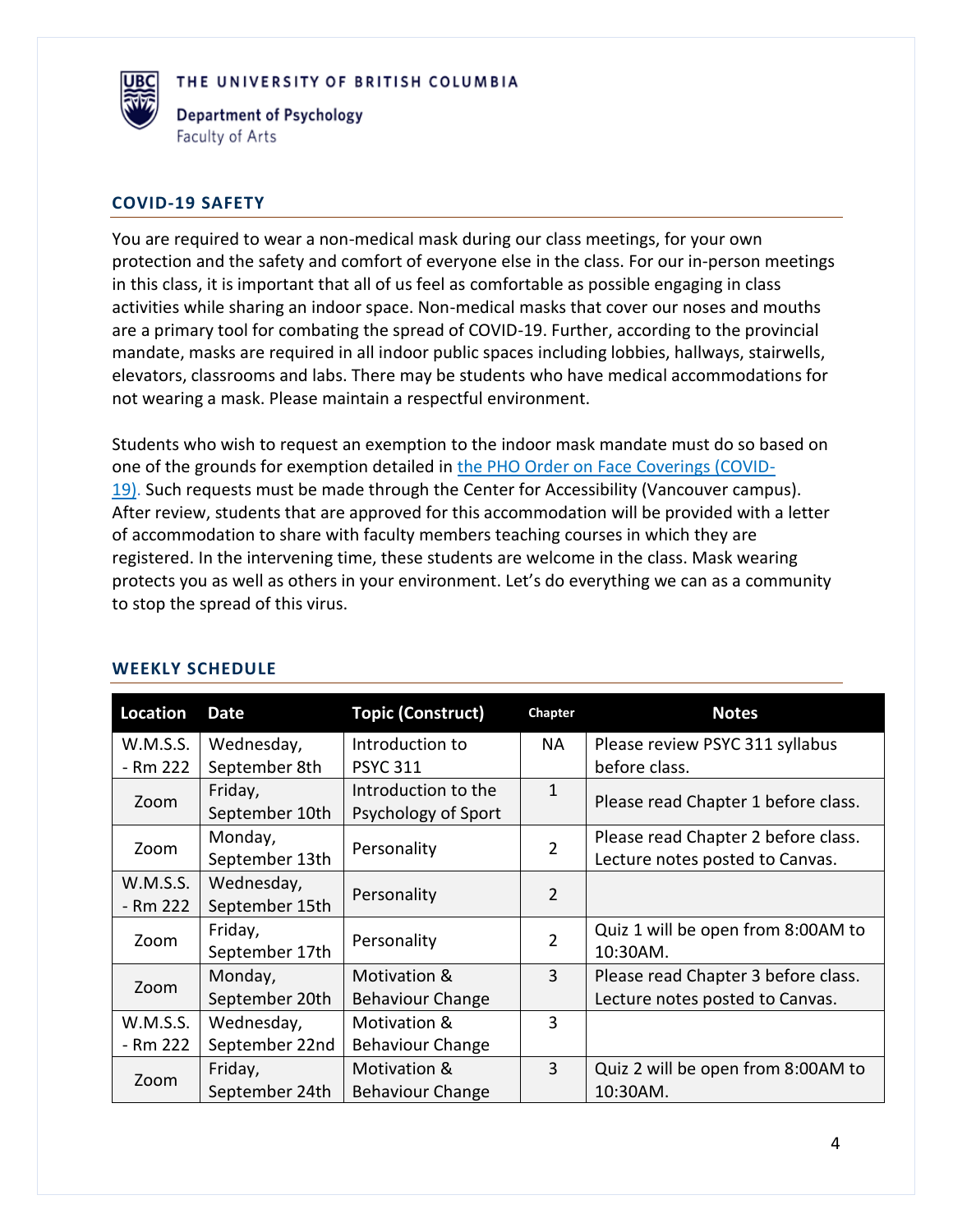

# **Department of Psychology**

Faculty of Arts

| Zoom                   | Monday,                     | Stress, Coping, and<br>4      |     | Please read Chapter 4 before class.            |  |
|------------------------|-----------------------------|-------------------------------|-----|------------------------------------------------|--|
|                        | September 27th              | Emotion                       |     | Lecture notes posted to Canvas.                |  |
| W.M.S.S.               | Wednesday,                  | Stress, Coping, and           | 4   |                                                |  |
| - Rm 222               | September 29th              | Emotion                       |     |                                                |  |
| Zoom                   | Friday,<br>October 1st      | Stress, Coping, and           | 4   | Quiz 3 will be open from 8:00AM to<br>10:30AM. |  |
|                        | Monday,                     | Emotion                       |     | Please read Chapter 5 before class.            |  |
| Zoom                   | October 4th                 | Anxiety                       | 5   | Lecture notes posted to Canvas.                |  |
| W.M.S.S.<br>$-$ Rm 222 | Wednesday,<br>October 6th   | Anxiety                       | 5   |                                                |  |
|                        | Friday,                     |                               | 5   | Quiz 4 will be open from 8:00AM to             |  |
| Zoom                   | October 8th                 | Anxiety                       |     | 10:30AM                                        |  |
| W.M.S.S.               | Wednesday,                  | <b>Aggression &amp; Moral</b> | 6   | Please read Chapter 6 before class.            |  |
| $-$ Rm 222             | October 13th                | Behaviour                     |     | Lecture notes posted to Canvas.                |  |
| Zoom                   | Friday,                     | <b>Aggression &amp; Moral</b> |     | Quiz 5 will be open from 8:00AM to             |  |
|                        | October 15th                | Behaviour                     |     | 10:30AM.                                       |  |
| Zoom                   | Monday,                     | Leadership                    | 8   | Please read Chapter 8 before class.            |  |
|                        | October 18th                |                               |     | Lecture notes posted to Canvas.                |  |
| W.M.S.S.<br>$-$ Rm 222 | Wednesday,<br>October 20th  | Leadership                    | 8   |                                                |  |
| Zoom                   | Friday,<br>October 22nd     | Leadership                    | 8   | Quiz 6 will be open from 8:00AM to<br>10:30AM. |  |
| Zoom                   | Monday,                     | <b>Group Cohesion</b>         | 9   | Please read Chapter 9 before class.            |  |
|                        | October 25th                |                               |     | Lecture notes posted to Canvas.                |  |
| W.M.S.S.<br>$-$ Rm 222 | Wednesday,<br>October 27th  | Group Cohesion                | 9   |                                                |  |
|                        | Friday,                     |                               |     | Quiz 7 will be open from 8:00AM to             |  |
| Zoom                   | October 29th                | <b>Group Cohesion</b>         | 9   | 10:30AM.                                       |  |
|                        | Monday,                     | Youth Involvement             | 10  | Please read Chapter 10 before class.           |  |
| Zoom                   | November 1st                | and Development               |     | Lecture notes posted to Canvas.                |  |
| W.M.S.S.               | Wednesday,                  | Youth Involvement             |     |                                                |  |
| $-$ Rm 222             | November 3rd                | and Development               | 10  |                                                |  |
| Zoom                   | Friday,                     | Youth Involvement             | 10  | Quiz 8 will be open from 8:00AM to             |  |
|                        | November 5th                | and Development               |     | 10:30AM.                                       |  |
| Zoom                   | Monday,                     | Review of course              | N/A |                                                |  |
|                        | November 8th                | material to date              |     |                                                |  |
| Zoom                   | Monday,                     | <b>Coaching Psychology</b>    | 11  | Please read Chapter 11 before class.           |  |
|                        | November 15th               |                               |     | Lecture notes posted to Canvas.                |  |
| W.M.S.S.<br>$-$ Rm 222 | Wednesday,<br>November 17th | <b>Coaching Psychology</b>    | 11  |                                                |  |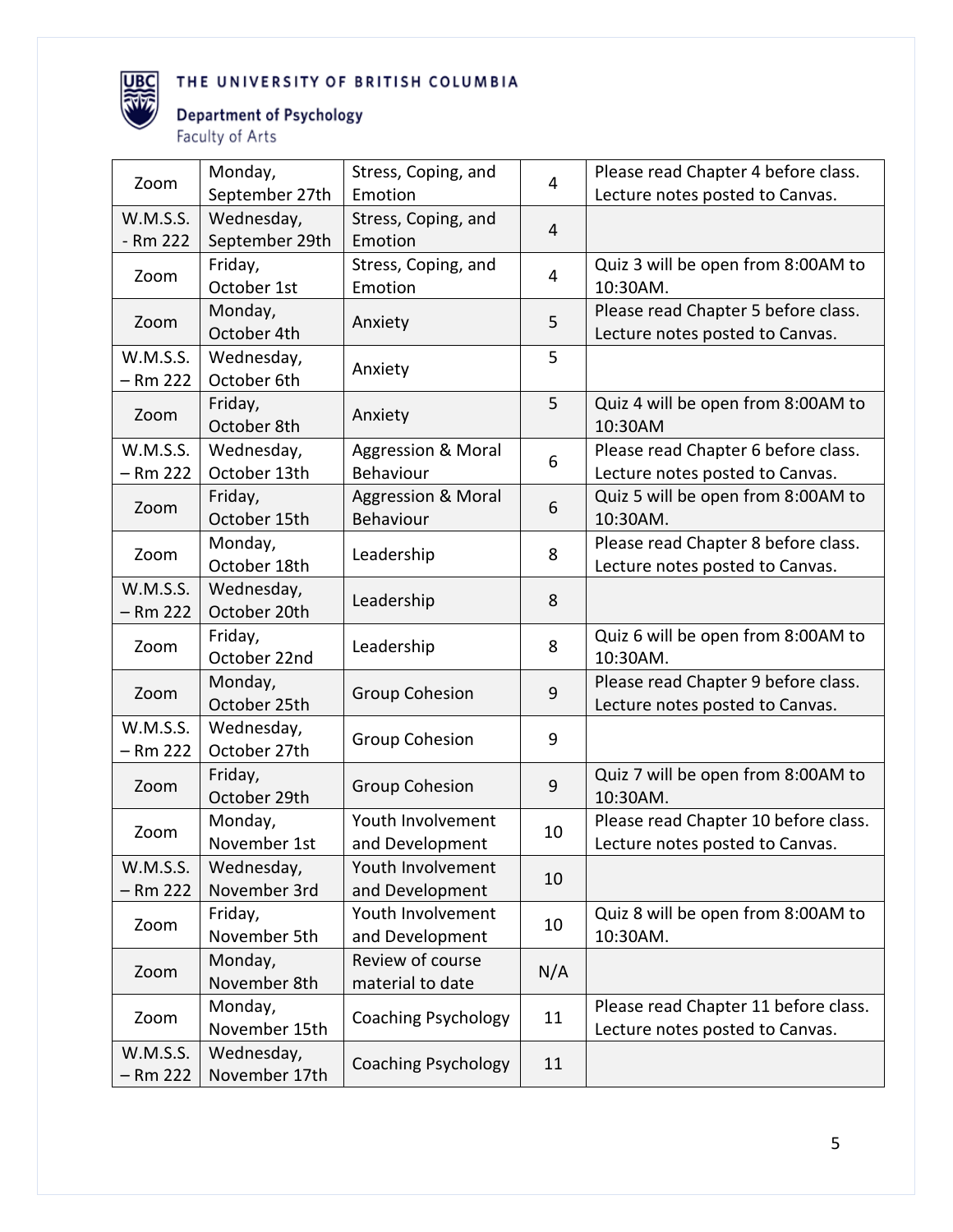

# **Department of Psychology**

Faculty of Arts

| Zoom       | Friday,<br>November 19th | Coaching Psychology   | 11  | Quiz 9 will be open from 8:00AM to<br>10:30AM. |
|------------|--------------------------|-----------------------|-----|------------------------------------------------|
| Zoom       | Monday,                  | Aging and             | 12  | Please read Chapter 12 before class.           |
|            | November 22nd            | Involvement in Sport  |     | Lecture notes posted to Canvas.                |
| W.M.S.S.   | Wednesday,               | Aging and             | 12  |                                                |
| $-$ Rm 222 | November 24th            | Involvement in Sport  |     |                                                |
| Zoom       | Friday,                  | Aging and             | 12  | Quiz 10 will be open from 8:00AM to            |
|            | November 26th            | Involvement in Sport  |     | 10:30AM.                                       |
|            | Monday,                  | Physical Activity and | 13  | Please read Chapter 13 before class.           |
| Zoom       | November 29th            | <b>Mental Health</b>  |     | Lecture notes posted to Canvas.                |
| W.M.S.S.   | Wednesday,               | Physical Activity and | 13  |                                                |
| $-$ Rm 222 | December 1st             | <b>Mental Health</b>  |     |                                                |
|            | Friday,                  | Physical Activity and | 13  | Quiz 11 will be open from 8:00AM to            |
| Zoom       | December 3rd             | <b>Mental Health</b>  |     | 10:30AM.                                       |
|            | Monday,                  | Course review to      |     |                                                |
| Zoom       | December 6th             | date                  | N/A |                                                |

## **COURSE ASSESSMENT AND GRADING**

Your grade in this course will be made up of ten (10) quizzes, three (3) assignments, and one (1) engagement portfolio. Details for quizzes, assignments, and your engagement portfolio will be discussed in class. Here is an overview of each:

| <b>Online Quizzes (40%)</b> |                                                                                                                                                                                                                                                                                                                                                                                                                                                                                               |  |  |  |
|-----------------------------|-----------------------------------------------------------------------------------------------------------------------------------------------------------------------------------------------------------------------------------------------------------------------------------------------------------------------------------------------------------------------------------------------------------------------------------------------------------------------------------------------|--|--|--|
| Format                      | Quizzes will be completed through the course Canvas website. All quizzes<br>will be accessible on the left-hand menu under "Quizzes".                                                                                                                                                                                                                                                                                                                                                         |  |  |  |
| <b>Details</b>              | Students are required to complete ten (10) quizzes. Each quiz consists of<br>approximately 20-40 multiple choice or true and false questions which will<br>need to be answered in approximately 20-30 minutes. All quizzes are open<br>book. There are eleven (11) opportunities to take the quiz. Students are<br>only required to complete ten (10) of the eleven (11) quizzes.<br>Alternatively, students can complete all eleven (11) quizzes and the lowest<br>mark will not be counted. |  |  |  |
| Weighting                   | 40% in total (4% for each of the four [10] quizzes).                                                                                                                                                                                                                                                                                                                                                                                                                                          |  |  |  |
| Learning<br>Outcomes        | To identify and apply relevant sport and exercise psychology theoretical<br>perspectives and constructs.                                                                                                                                                                                                                                                                                                                                                                                      |  |  |  |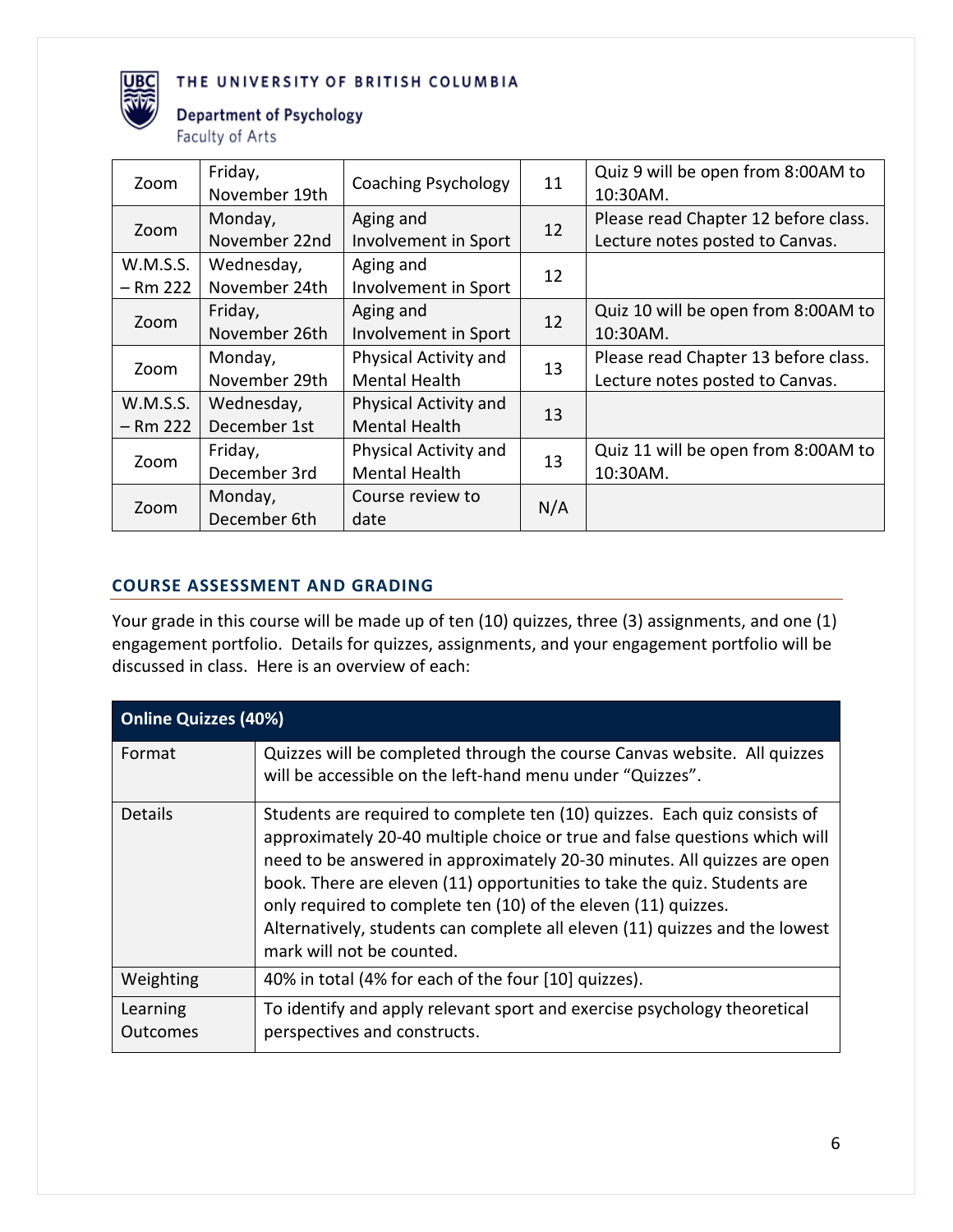**Department of Psychology** Faculty of Arts

**UBC** 

|                                      | Assignment 1 - Article Review (5%)                                                                                                                                                                                                                                                                                                                                                                                                       |
|--------------------------------------|------------------------------------------------------------------------------------------------------------------------------------------------------------------------------------------------------------------------------------------------------------------------------------------------------------------------------------------------------------------------------------------------------------------------------------------|
| Format                               | Submit a PDF document in APA format, uploaded to Canvas.                                                                                                                                                                                                                                                                                                                                                                                 |
| <b>Details</b>                       | Students are required to submit a review of one (1) peer-reviewed journal<br>article published in the last ten (10) years. The review must relate to one<br>(1) of the course constructs. The review should not exceed 400 words.<br>Assignment details (including the marking rubric) will be uploaded to the<br>Canvas website and discussed in class.                                                                                 |
| Due Date                             | Thursday, October 7th                                                                                                                                                                                                                                                                                                                                                                                                                    |
| Learning<br>Outcomes                 | Review relevant literature and discuss in the context of psychology of<br>sport constructs.                                                                                                                                                                                                                                                                                                                                              |
| <b>Assignment 2 - Proposal (15%)</b> |                                                                                                                                                                                                                                                                                                                                                                                                                                          |
| Format                               | Submit a PDF document in APA format, uploaded to Canvas.                                                                                                                                                                                                                                                                                                                                                                                 |
| <b>Details</b>                       | Students submit a proposal outlining a sport story they have selected, and<br>three (3) psychology of sport constructs (topics) to be applied. For each<br>construct, one (1) peer-reviewed journal article published in the last ten<br>(10) years must be referenced. The proposal should not exceed 600<br>words. Assignment details (including the marking rubric) will be uploaded<br>to the Canvas website and discussed in class. |
| Due Date                             | Thursday, November 4th                                                                                                                                                                                                                                                                                                                                                                                                                   |
| Learning<br>Outcomes                 | Describe and apply psychology of sport theories and constructs and<br>discuss their relevance in the context of sport scenarios.                                                                                                                                                                                                                                                                                                         |
| Assignment 3 - Final Report (35%)    |                                                                                                                                                                                                                                                                                                                                                                                                                                          |
| Format                               | Submit a PDF document in APA format, uploaded to Canvas.                                                                                                                                                                                                                                                                                                                                                                                 |
| Details                              | Students submit a final report applying three (3) psychology of sport<br>constructs (topics) to their sport story, including no less than six (6) peer-<br>reviewed journal articles published in the last ten (10) years. The proposal<br>should not exceed 2000 words. All assignment details (including marking<br>rubric) will be uploaded to the Canvas website and discussed in class.                                             |
| Due Date                             | Monday, December 13th                                                                                                                                                                                                                                                                                                                                                                                                                    |
| Learning<br><b>Outcomes</b>          | Apply psychology of sport theories and constructs and discuss their<br>relevance in the context of sport scenarios. Critically assess and analyze<br>the relationship between social, environment, and psychological factors.                                                                                                                                                                                                            |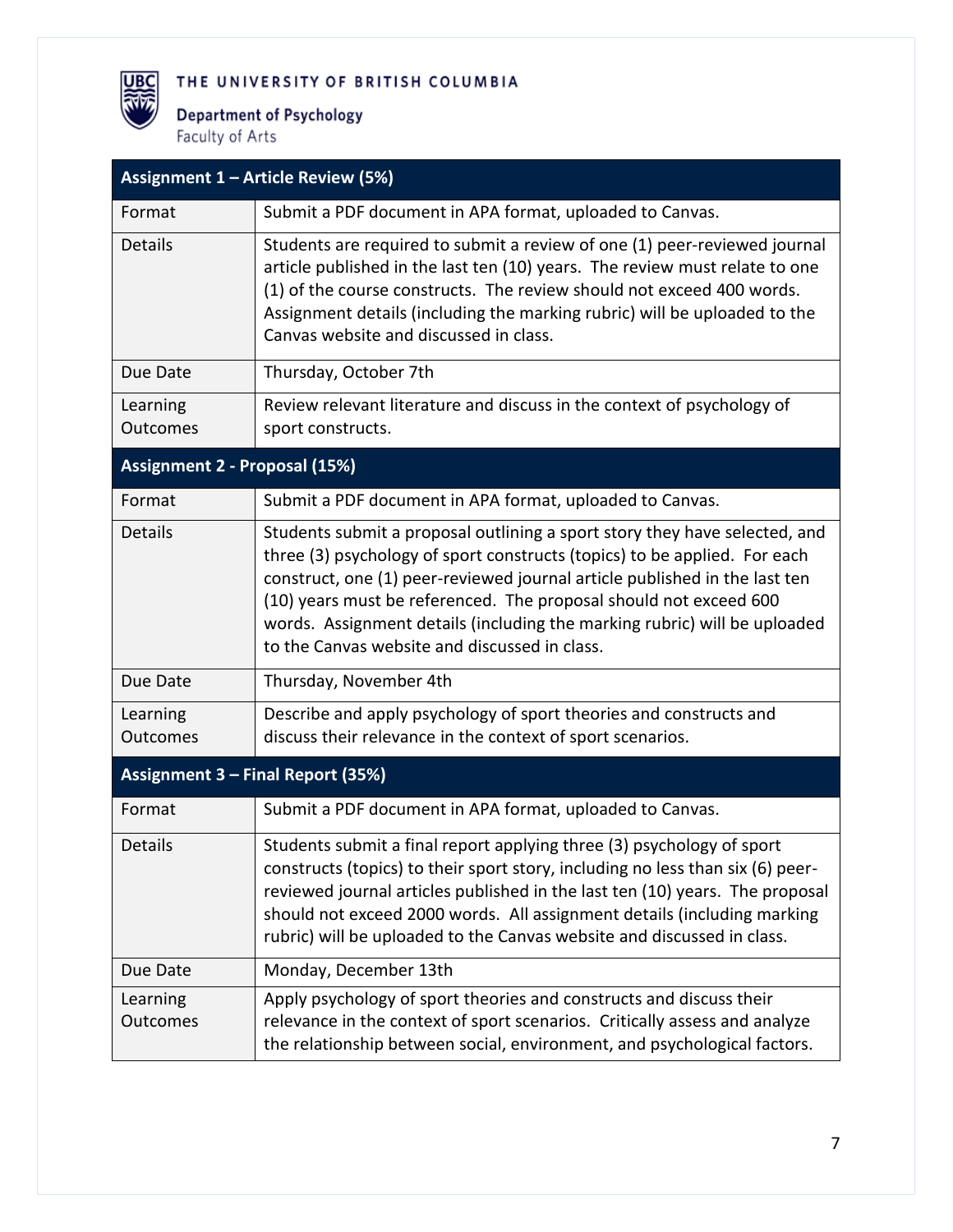

**Department of Psychology** Faculty of Arts

| <b>Engagement Portfolio (5%)</b> |                                                                                                                                                                                                                                                                                                                                                                                  |  |  |  |
|----------------------------------|----------------------------------------------------------------------------------------------------------------------------------------------------------------------------------------------------------------------------------------------------------------------------------------------------------------------------------------------------------------------------------|--|--|--|
| Format                           | Submit a PDF document, uploaded to the course Canvas website.                                                                                                                                                                                                                                                                                                                    |  |  |  |
| <b>Details</b>                   | Students are required to submit a "portfolio" of their personal two best<br>examples of engagement, and one best example of a fellow classmate's<br>engagement. These examples can come from a variety of sources, such as<br>class discussions, support of classmates, attending office hours, class<br>panel, topic reflexivity, etc. Submissions should not exceed 300 words. |  |  |  |
| Due Date                         | Thursday, December 2nd                                                                                                                                                                                                                                                                                                                                                           |  |  |  |
| Weighting                        | 5%                                                                                                                                                                                                                                                                                                                                                                               |  |  |  |
| Learning<br>Outcomes             | Put forward a convincing argument of how you engaged in the course.                                                                                                                                                                                                                                                                                                              |  |  |  |

### **SUMMARY OF KEY DATES**

| Wednesday, September 8th | First class                       |
|--------------------------|-----------------------------------|
| Friday, September 17th   | Chapter 1 Quiz                    |
| Friday, September 24th   | Chapter 2 Quiz                    |
| Friday, October 1st      | Chapter 3 Quiz                    |
| Thursday, October 7th    | Assignment 1 - Article Review due |
| Friday, October 8th      | <b>Chapter 4 Quiz</b>             |
| Friday, October 15th     | <b>Chapter 5 Quiz</b>             |
| Friday, October 22nd     | <b>Chapter 6 Quiz</b>             |
| Friday, October 29th     | Chapter 7 Quiz                    |
| Thursday, November 4th   | Assignment 2 – Proposal due       |
| Friday, November 5th     | Chapter 8 Quiz                    |
| Friday, November 19th    | <b>Chapter 9 Quiz</b>             |
| Friday, November 26th    | Chapter 10 Quiz                   |
| Thursday, December 2nd   | Engagement Portfolio due          |
| Friday, December 3rd     | Chapter 11 Quiz                   |
| Monday, December 13th    | Assignment 3 - Final Report due   |

**Please Note:** The schedule outlined in the syllabus may be subject to further change or revision, as needed, to best realize the educational goals of the course. All revisions will be announced in class with an amended version of the syllabus will be posted to Canvas.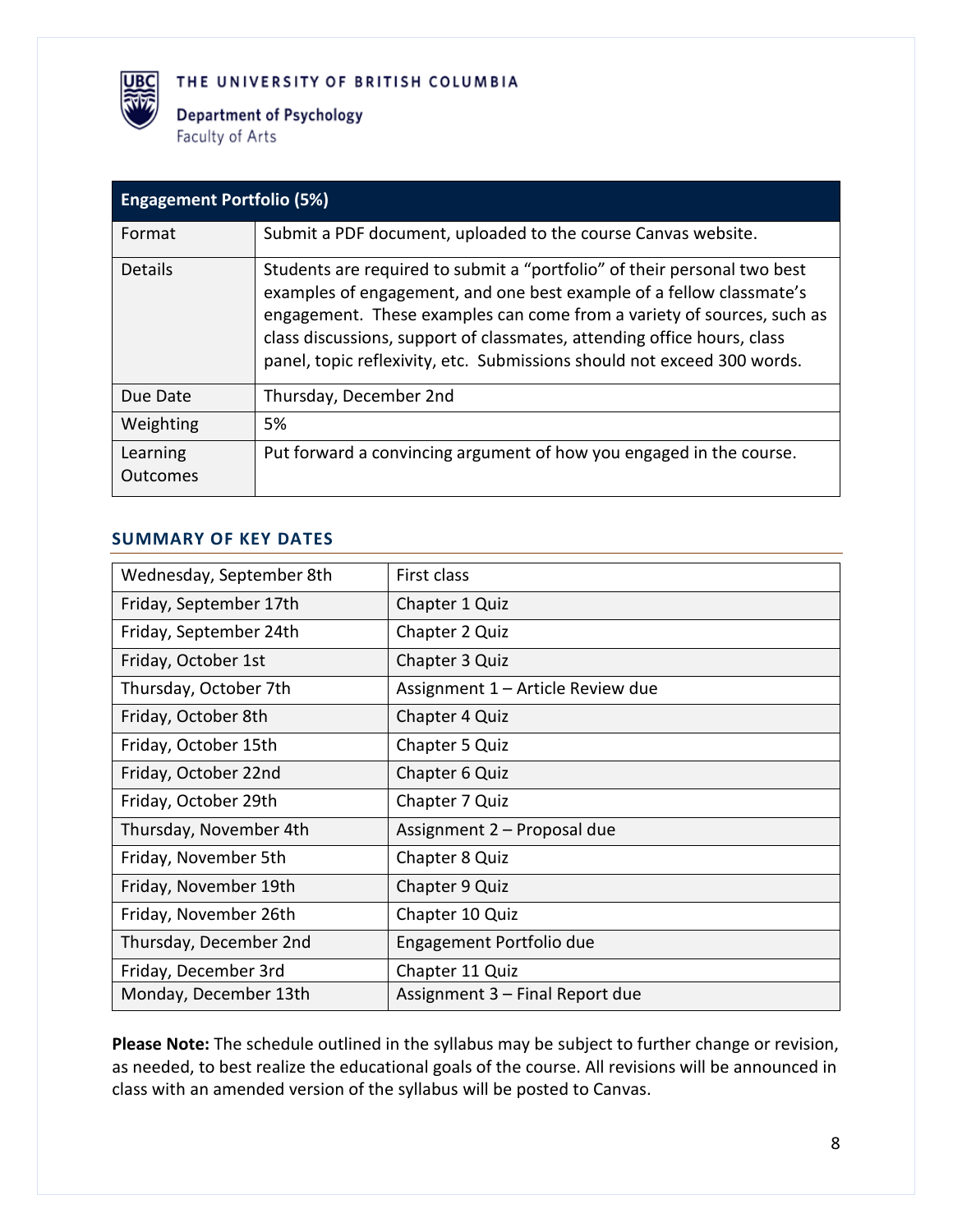

Department of Psychology Faculty of Arts

### **GRADING**

In order to reduce grade inflation and maintain equity across course sections, all psychology courses are required to comply with departmental norms for grade distributions. However, in the spirit of flexibility and compassion in light of the pandemic, departmental norms have been adjusted upwards 5%. According to these adjusted norms, the average grade in a 300-level class is 75% for an excellent class, 73% for an average class, 71% for a weak class, and with a standard deviation of 13%.

Scaling may be used in order to comply with these norms; grades may be scaled up or down as necessary by us or the department. Grades are not official until they appear on your transcript. You will receive both a percent and a letter grade for this course. At UBC, your course percentage is converted to a letter grade accordingly:

| $A+$ | 90-100% | A             | 85-89% | A-              | 80-84% |
|------|---------|---------------|--------|-----------------|--------|
| B+   | 76-79%  | R.            | 72-75% | $B-$            | 68-79% |
| C+   | 64-67%  | $\mathcal{C}$ | 60-63% | $\Gamma$ $\sim$ | 55-59% |
| D.   | 50-54%  | E.            | በ-49%  |                 |        |

Because you are earning a degree at a highly reputable post-secondary institution, the criteria for success are high. The Faculty of Arts offers the following guidelines that broadly characterize the kind of work that is generally associated with the particular grade ranges. These characteristics help put the Psychology Department grading policies into perspective. Please note that adequate performance is in the C range.

**A Range:** Exceptional Performance. Strong evidence of original thinking; good organization in written work; capacity to analyze (i.e., break ideas down) and to synthesize (i.e., bring different ideas together in a coherent way); superior grasp of subject matter with sound critical evaluations; evidence of extensive knowledge base.

**B Range:** Competent Performance. Evidence of grasp of subject matter; some evidence of critical capacity and analytic ability; reasonable understanding of relevant issues; evidence of familiarity with the literature.

**C-D Range:** Adequate Performance. Understanding of the subject matter; ability to develop solutions to simple problems in the material; acceptable but uninspired work; not seriously faulty but lacking style and vigor.

**F Range:** Inadequate Performance. Little or no evidence of understanding of the subject matter; weakness in critical and analytical skills; limited or irrelevant use of the literature.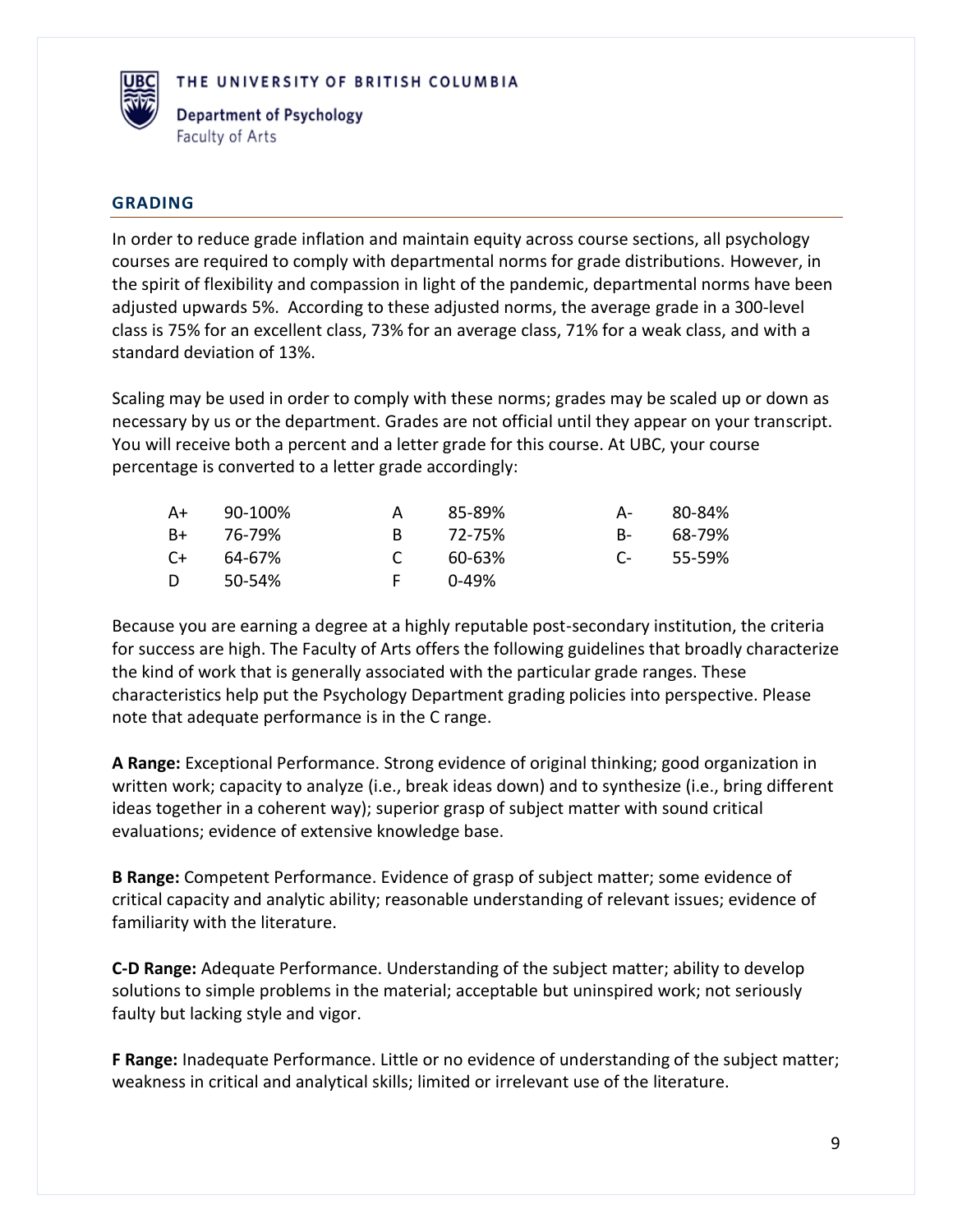

#### **ATTENDANCE AND CENTRE FOR ACCESSIBILITY**

In this course, material that is taught in lectures may be different from or supplement the text material. Moreover, lecture slides are designed to provide a framework for the lecture and any discussions--thus, not everything in the lecture is in the slides.

During your time in this course, if you encounter medical, emotional, or other personal problems that affect your attendance or academic performance, please notify us as soon as possible, as well as your Faculty Academic Advising Office. Please refer to the UBC Calendar for a discussion of academic concession.

The University accommodates students with disabilities who have registered with the Centre for Accessibility (see below). The University also accommodates students whose religious obligations conflict with attendance or scheduled exams. Please let us know in advance, preferably in the first few weeks of class, if you will require any accommodation on these grounds. Other absences (e.g., varsity athletics, family obligations or similar) are not part of University policy and you should not assume they will be accommodated. Please discuss this with me before the withdrawal dates (see above).

#### **CENTRE FOR ACCESSIBILITY**

UBC is committed to equal opportunity in education for all students including those with documented physical or learning disabilities. If you believe you fall in this category, please visit the website for the Centre for Accessibility [\(https://students.ubc.ca/about-student-services/centre](https://students.ubc.ca/about-student-services/centre-for-accessibility)[for-accessibility\)](https://students.ubc.ca/about-student-services/centre-for-accessibility) to take the necessary steps to ensure that you have every opportunity that you deserve to excel in your studies.

#### **DIVERSITY AND INCLUSION**

Similar to the broader UBC community, the Psychology Department—and this class—seeks to build a community where students feel included and are treated equitably. This class aims to be inclusive of gender identity, gender expression, sex, race, ethnicity, socioeconomic background, sexual orientation, political and religious affiliation, ability, health, and age (this is not an exhaustive list!).

Students, instructors, visitors, and readings may sometimes raise controversial and/or sensitive issues. Respectful and productive discussion is encouraged, and students should feel safe to explore ideas without fear of being judged. Our goal is not to always agree, but rather to disagree without being threatening or alienating. However, if a statement or behaviour is likely to offend others or make others feel alienated in any way, it should not be shared with the class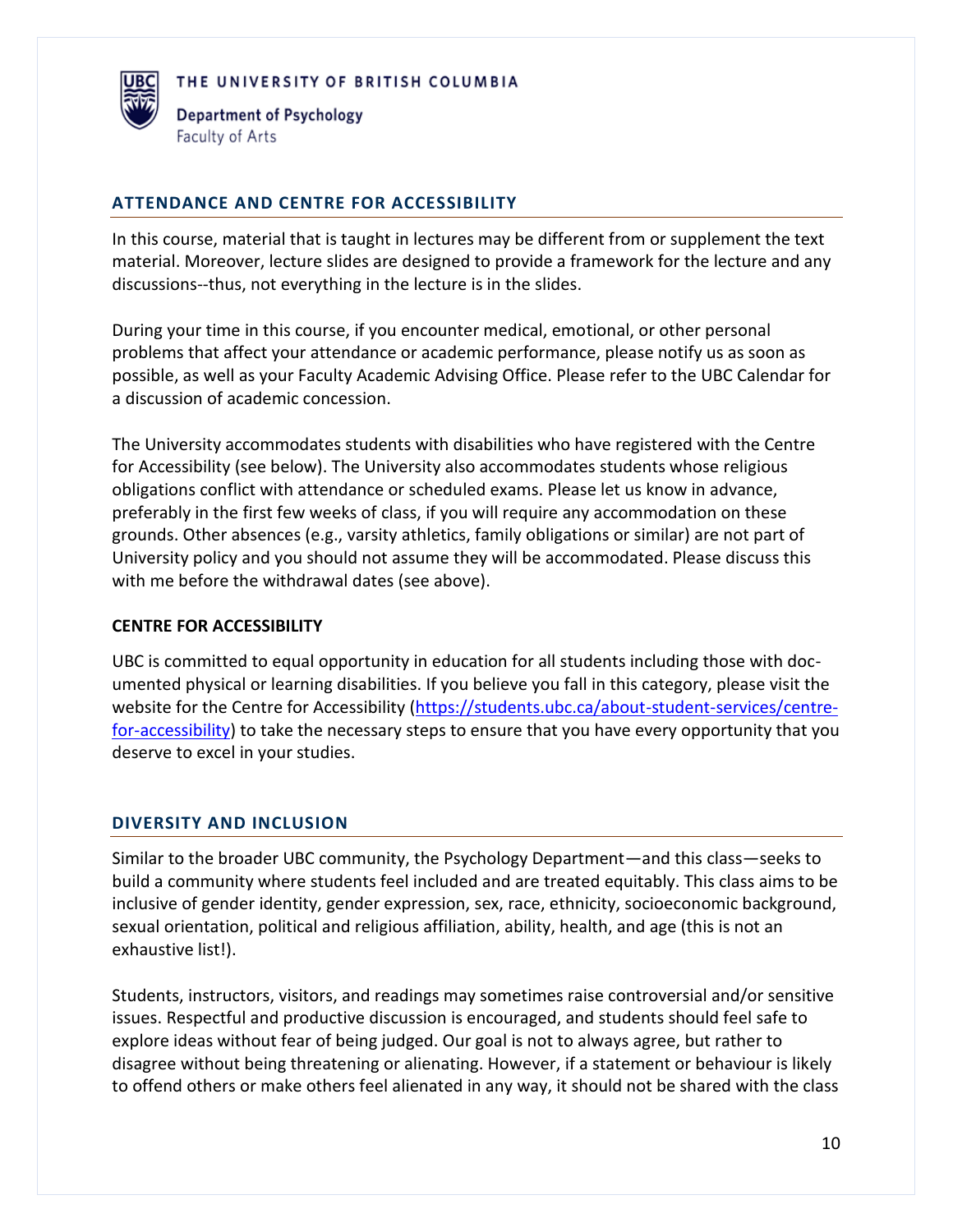



(but can be shared with me after class or in office hours). If at any point you feel offended, threatened, or alienated by anything that happens in our class, please feel welcome to let me or a TA know. I (like many people) am always learning about diverse perspectives and identities. If at any point you feel as though I am failing to live up to an inclusive space in our course, I encourage you to let me or a TA know.

## **ACADEMIC INTEGRITY**

We are all—students, professors, TAs—members of the academic community. In this community, there are ethical standards for how we share and produce knowledge. These standards of academic integrity hold that we produce our own contributions (i.e., we don't copy or buy papers, we don't cheat on exams) and we don't take credit for someone else's work (i.e., we include citations and references).

Students are expected to comply with all university regulations regarding academic integrity; including plagiarism, cheating, and submitting your own work more than once. Policy guidelines can be found at: <http://vpacademic.ubc.ca/integrity/ubc-regulation-on-plagiarism/>

#### **CITING VS. PLAGIARISM**

Plagiarism is defined as "where an individual submits or presents the oral or written work of another person as his or her own." In academic work, it is crucial that you acknowledge where ideas come from through citing those sources. If you are ever unsure of whether to cite, it is best to err with caution and cite a source! It is very unlikely to ever be penalized for over-citing, while under-citing may be a significant error. Unless a statement can be thought of as common knowledge, spend time thinking about the source of that information and how best to cite.

In Psychology, we use APA citation style to indicate sources. Useful guides to APA style can be found at:

- <https://guides.library.ubc.ca/apacitationstyle>
- [https://owl.purdue.edu/owl/research\\_and\\_citation/apa\\_style/apa\\_style\\_introduction.html](https://owl.purdue.edu/owl/research_and_citation/apa_style/apa_style_introduction.html)

In writing within Psychology, direct quotations from sources are discouraged. Instead, you should try to paraphrase ideas into your own words, while citing the original source of those ideas. If you have questions on citing or what may constitute plagiarism, please discuss with us before any assessment is begun.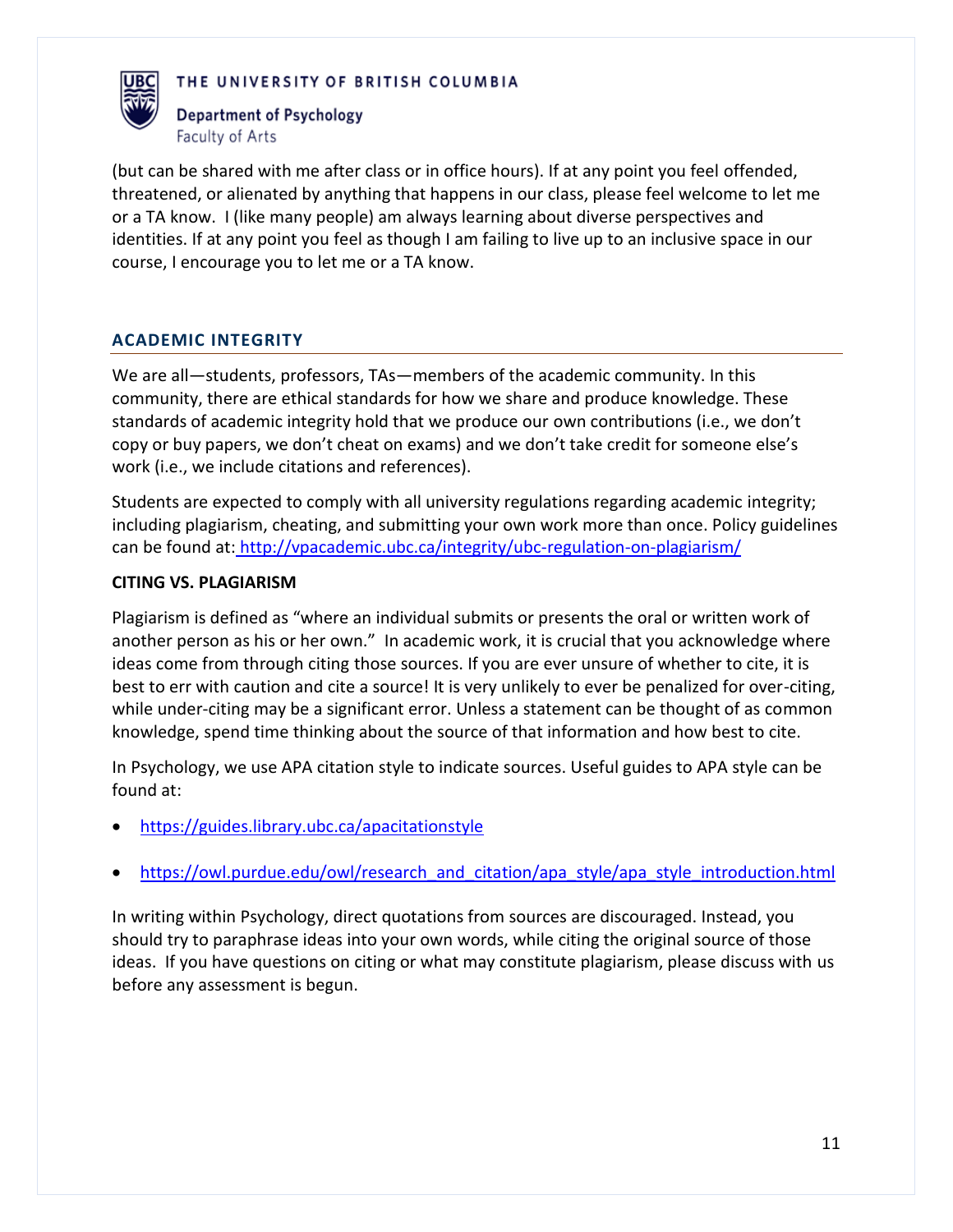

#### **PSYCHOLOGY DEPARTMENT'S POSITION ON ACADEMIC MISCONDUCT**

Cheating, plagiarism, and other forms of academic misconduct are very serious concerns of the University, and the Department of Psychology has taken steps to alleviate them. In the first place, the Department has implemented software that can reliably detect cheating on multiplechoice exams by analyzing the patterns of students' responses. In addition, the Department subscribes to TurnItIn – a service designed to detect and deter plagiarism. All materials (term papers, lab reports, etc.) that students submit for grading will be scanned and compared to over 4.5 billion pages of content located on the Internet or in TurnItIn's own proprietary databases. The results of these comparisons are compiled into customized "Originality Reports" containing several sensitive measures of plagiarism; instructors receive copies of these reports for every student in their class.

In all cases of suspected academic misconduct, the parties involved will be pursued to the fullest extent dictated by the guidelines of the University. Strong evidence of cheating or plagiarism may result in a zero credit for the work in question. According to the University Act (section 61), the President of UBC has the right to impose harsher penalties including (but not limited to) a failing grade for the course, suspension from the University, cancellation of scholarships, or a notation added to the student's transcript.

All graded work in this course, unless otherwise specified, is to be original work done independently by individuals. If you have any questions as to whether or not what you are doing is even a borderline case of academic misconduct, please consult your instructor. For details on pertinent University policies and procedures, please see Chapter 5 in the UBC Calendar (http://students.ubc.ca/calendar) and read the University's Policy 69 (available at: [http:/www.universitycounsel.ubc.ca/policies/policy69.html\)](http://www.universitycounsel.ubc.ca/policies/policy69.html).

#### **UBC VALUES STATEMENT**

UBC provides resources to support student learning and to maintain healthy lifestyles but recognizes that sometimes crises arise and so there are additional resources to access including those for survivors of sexual violence. UBC values respect for the person and ideas of all members of the academic community. Harassment and discrimination are not tolerated nor is suppression of academic freedom. UBC provides appropriate accommodation for students with disabilities and for religious and cultural observances. UBC values academic honesty and students are expected to acknowledge the ideas generated by others and to uphold the highest academic standards in all of their actions. Details of the policies and how to access support are available here [\(https://senate.ubc.ca/policiesresources-support-student-success\)](https://senate.ubc.ca/policiesresources-support-student-success).